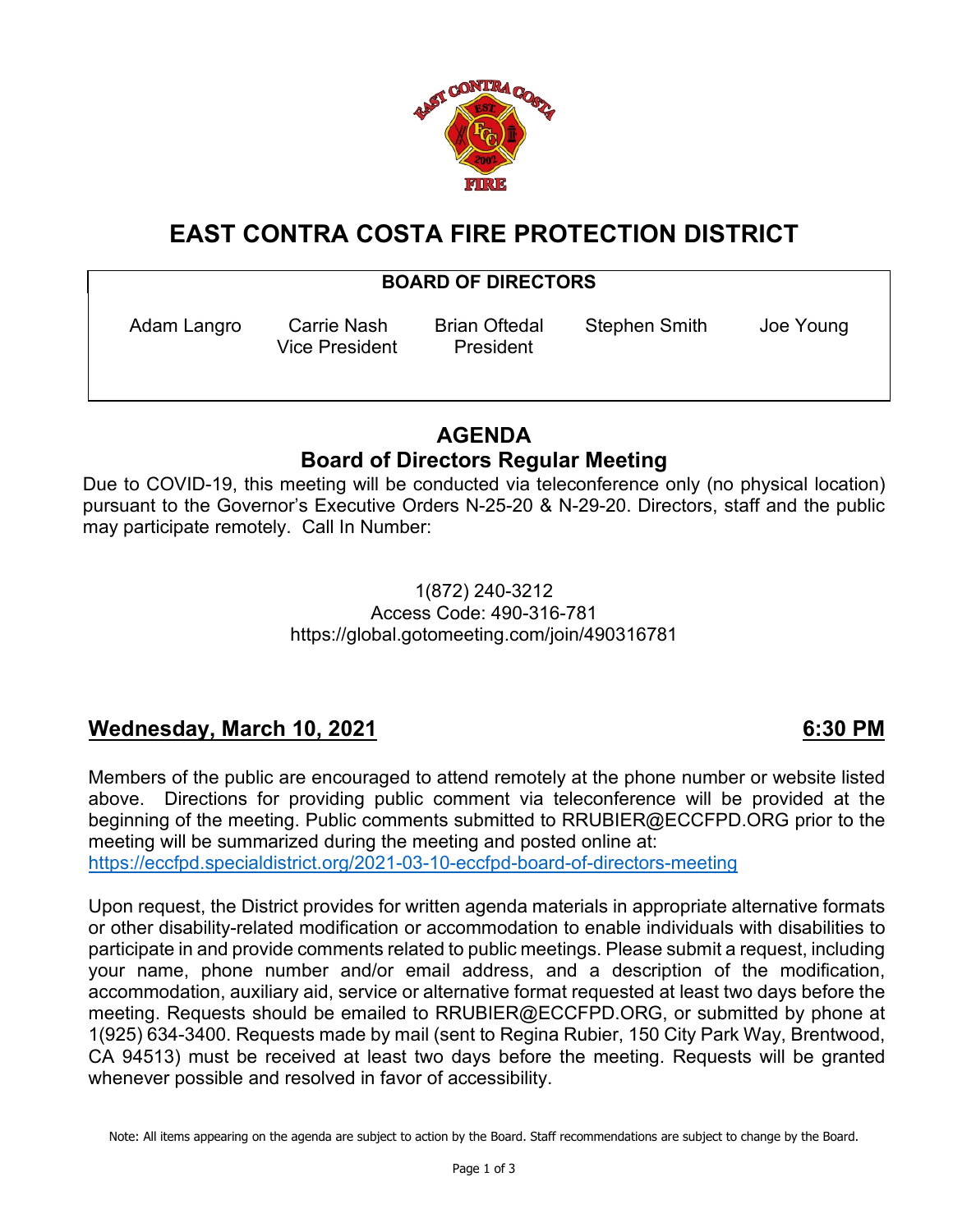- 1. Call to Order
- 2. Pledge of Allegiance
- 3. Roll Call
- 4. Public Comment

Members of the public may address subject matters pertaining to District business listed on the Consent Calendar, Closed Session, Future Agenda Items, or items not listed on the agenda. Public comments by each individual speaker shall be limited to three minutes. While the District encourages your comments, State law prevents the Board from discussing items that are not set forth on this meeting agenda. The Board and staff take your comments very seriously and, if appropriate, will follow up on them.

- 5. Proclamation
	- 5.a. Proclamation Declaring March as American Red Cross Month Proclamation - [American Red Cross Month.pdf](https://legistarweb-production.s3.amazonaws.com/uploads/attachment/pdf/847621/Proclamation_-_American_Red_Cross_Month.pdf)

#### 6. Consent Calendar

Members of the Board may request that an item under the Consent Calendar be considered separately.

6.a. Approve Minutes from February 10, 2021 Board Meeting [February 10 2021 Board of Directors Regular Meeting Minutes.pdf](https://legistarweb-production.s3.amazonaws.com/uploads/attachment/pdf/848313/February_10_2021_Board_of_Directors_Regular_Meeting_Minutes.pdf)

#### 7. Report of the Fire Chief / Informational Staff Reports

- 7.a. Legislative Update [February 2021 Legislative Report.pdf](https://legistarweb-production.s3.amazonaws.com/uploads/attachment/pdf/847615/February_2021_Legislative_Report.pdf)
- 7.b. Grants Update [February 2021 Grants Report.pdf](https://legistarweb-production.s3.amazonaws.com/uploads/attachment/pdf/847609/February_2021_Grants_Report.pdf)
- 7.c. Prevention Update [February 2021 Prevention Report.pdf](https://legistarweb-production.s3.amazonaws.com/uploads/attachment/pdf/847610/February_2021_Prevention_Report.pdf)

## 7.d. Operations Update

- a. Monthly Report
- b. Promotion and Hiring Plan
- c. Squad Implementation Update [February 2021 Operational Report.pdf](https://legistarweb-production.s3.amazonaws.com/uploads/attachment/pdf/847611/February_2021_Operational_Report.pdf) [March 10 2021 Board Meeting Upstaffing Discussion.pdf](https://legistarweb-production.s3.amazonaws.com/uploads/attachment/pdf/848370/March_10_2021_Board_Meeting_Upstaffing_Discussion.pdf) [March 10 2021 Board Meeting Squad Discussion.pdf](https://legistarweb-production.s3.amazonaws.com/uploads/attachment/pdf/848369/March_10_2021_Board_Meeting_Squad_Discussion.pdf)
- 8. Board Reports and Requests
- 9. Date and Place of Next Meeting: April 14, 2021 6:30 p.m. Brentwood City Hall Council Chambers or via teleconference

Note: All items appearing on the agenda are subject to action by the Board. Staff recommendations are subject to change by the Board.